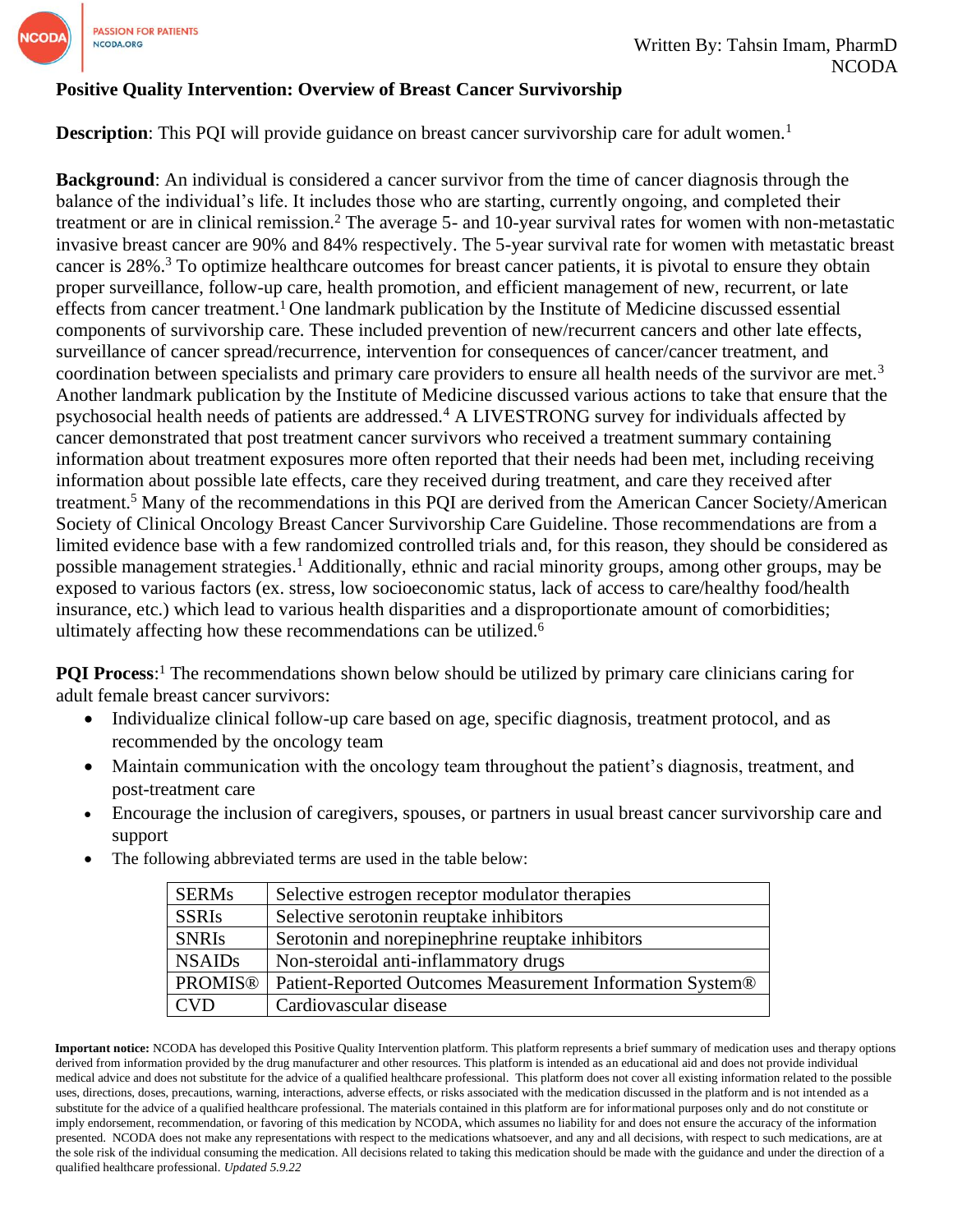| <b>Surveillance for breast cancer recurrence</b>                                                       |                                                                                                                     |  |  |
|--------------------------------------------------------------------------------------------------------|---------------------------------------------------------------------------------------------------------------------|--|--|
| <b>Conduct a detailed and</b>                                                                          | • Every 3-6 months for the first 3 years after primary therapy, 6-12 months for                                     |  |  |
| individualized history & physical                                                                      | the next 2 years, and annually thereafter. <sup>1</sup>                                                             |  |  |
| Assess for signs of recurrence and                                                                     | • Educate and counsel on these signs and symptoms (ex. new lumps/swelling,                                          |  |  |
| screening for local recurrence/new                                                                     | rash or skin changes on the breast). <sup>1</sup>                                                                   |  |  |
| primary breast cancer                                                                                  | • Refer for annual mammography: the intact breast if patient received unilateral                                    |  |  |
|                                                                                                        | mastectomy or both breasts if patient received lumpectomy. <sup>1</sup>                                             |  |  |
|                                                                                                        |                                                                                                                     |  |  |
| Assess patient's cancer family                                                                         | • Offer genetic counseling/testing if there are hereditary risk factors. <sup>1</sup>                               |  |  |
| history                                                                                                | • Counsel patients to adhere to adjuvant endocrine (antiestrogen) therapy. <sup>1</sup>                             |  |  |
|                                                                                                        | • Update personal $&$ family history on a regular basis.                                                            |  |  |
| <b>Screening for second primary cancers</b>                                                            |                                                                                                                     |  |  |
| Conduct cancer screenings in the                                                                       | • As you would for patients in the general population. <sup>1</sup>                                                 |  |  |
| average risk patient                                                                                   | • Annual gynecological assessment for post-menopausal women on SERMs. <sup>1</sup>                                  |  |  |
|                                                                                                        |                                                                                                                     |  |  |
| Assessment and management of physical and psychosocial long-term and late effects of breast cancer and |                                                                                                                     |  |  |
| treatment:                                                                                             |                                                                                                                     |  |  |
|                                                                                                        | • Body image/appearance concerns and refer for psycho-social care as                                                |  |  |
|                                                                                                        | indicated. <sup>1</sup>                                                                                             |  |  |
| <b>Conduct psychosocial assessments</b>                                                                | • Distress, depression, anxiety (especially if: young, history of prior psychiatric                                 |  |  |
| and offer counseling,                                                                                  | disease, and low socioeconomic status), and fear of cancer recurrence <sup>1,2</sup>                                |  |  |
| pharmacotherapy, or appropriate                                                                        | • Fatigue and its causative factors. <sup>1,2</sup>                                                                 |  |  |
| referral                                                                                               | • Cognitive impairment and its reversible contributing factors. <sup>1,2</sup>                                      |  |  |
|                                                                                                        | • As necessary, use the NCCN distress thermometer, PHQ-9 for depression,                                            |  |  |
|                                                                                                        | GAD-7 for anxiety, PC-PTSD-5 for trauma, or PROMIS® measures. <sup>1,2</sup>                                        |  |  |
|                                                                                                        | • Clinical symptoms: swelling on same side of cancer treatment, decreased range                                     |  |  |
|                                                                                                        | of motion, fullness, tightness, heaviness, or pain. <sup>2</sup>                                                    |  |  |
| Assess lymphedema risk early on &                                                                      |                                                                                                                     |  |  |
| refer to an appropriate therapist                                                                      | • Risks: radiation to the axillary, supraclavicular, cervical, or inguinal lymph                                    |  |  |
| when risks are present                                                                                 | node systems, sentinel node biopsy, obesity, localized infection, increased                                         |  |  |
|                                                                                                        | number of nodes removed, and higher initial extent of disease. <sup>2</sup>                                         |  |  |
|                                                                                                        | • Pre-existing/emerging CVD and risk factors, cancer treatment history, and                                         |  |  |
|                                                                                                        | diet/exercise habits. <sup>1,2</sup>                                                                                |  |  |
|                                                                                                        | Make cardiovascular considerations • Manage obesity, diabetes, hypertension, hyperlipidemia, tobacco use, and other |  |  |
|                                                                                                        | CVD risk factors. <sup>1,2</sup>                                                                                    |  |  |
|                                                                                                        | • Monitor blood pressure, blood glucose, lipid levels, etc. $^{1,2}$                                                |  |  |
|                                                                                                        | • Current bone loss/metastases: avoid exercises that place high load on fragile                                     |  |  |
|                                                                                                        | skeletal sites, minimize fall risk, and refer if bone pain develops. <sup>2</sup>                                   |  |  |
| <b>Assess Bone/musculoskeletal health</b>                                                              | Post-menopausal breast cancer survivors: baseline DEXA scans. <sup>1</sup>                                          |  |  |
|                                                                                                        | • Repeat DEXA scans biennially: women on an aromatase inhibitor, tamoxifen,                                         |  |  |
|                                                                                                        | GnRH agonist, and have chemotherapy-induced, premature menopause). <sup>1</sup>                                     |  |  |
|                                                                                                        |                                                                                                                     |  |  |
|                                                                                                        | $\bullet$ Pain: use a simple pain scale, obtain comprehensive history, offer interventions                          |  |  |
|                                                                                                        | (ex. acetaminophen, NSAIDs, physical activity, and/or acupuncture), and refer                                       |  |  |
| Assess pain & neuropathy                                                                               | to an appropriate specialist when needed. <sup>1</sup>                                                              |  |  |
|                                                                                                        | Neuropathy: physical activity and duloxetine for appropriate patients with                                          |  |  |
|                                                                                                        | neuropathic pain, numbness, and tingling. <sup>1</sup>                                                              |  |  |
|                                                                                                        | • Genitourinary syndrome: Vaginal dryness or atrophy: offer nonhormonal,                                            |  |  |
| <b>Assess sexual health/fertility early</b>                                                            | water-based lubricants and moisturizers or consider use of vaginal estrogen                                         |  |  |
| (especially childbearing age                                                                           | in low-risk women with symptoms not managed by over-the-counter                                                     |  |  |
| survivors)                                                                                             | options. <sup>1,10</sup>                                                                                            |  |  |
|                                                                                                        | • Refer to psychoeducational support, group therapy, sexual counseling, marital                                     |  |  |
|                                                                                                        | counseling, or intensive psychotherapy when appropriate. <sup>1</sup>                                               |  |  |
| Assess for premature menopause/hot                                                                     |                                                                                                                     |  |  |
| flashes                                                                                                | SNRIs, SSRIs, gabapentin, lifestyle, and/or environmental modifications. <sup>1</sup>                               |  |  |